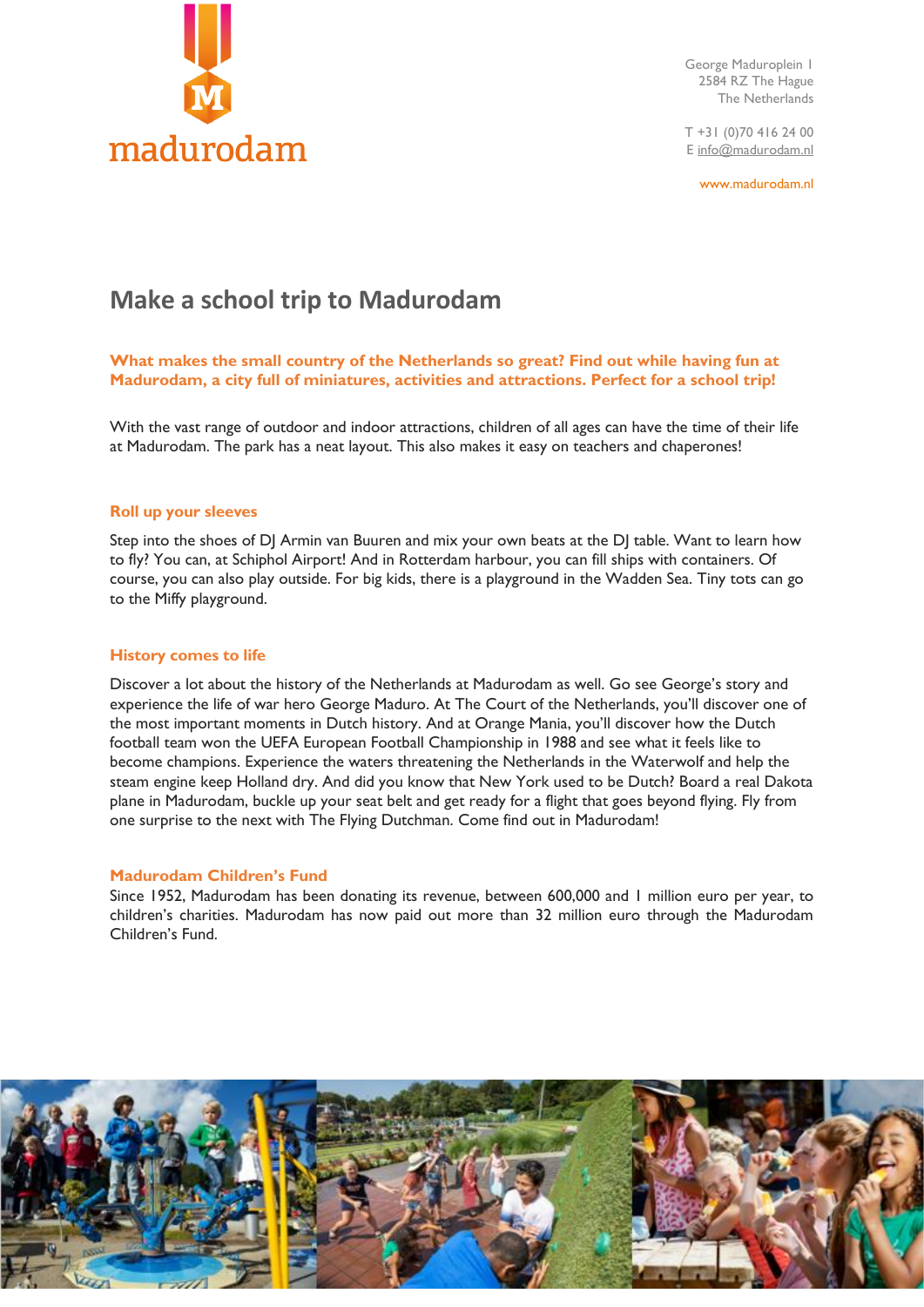

George Maduroplein 1 2584 RZ The Hague The Netherlands

T +31 (0)70 416 24 00 [E info@madurodam.nl](mailto:info@madurodam.nl)

www.madurodam.nl

# **Opening hours Madurodam**

The opening hours for specific days can be found on the website [https://www.madurodam.nl/en/practical](https://www.madurodam.nl/en/practical-information/opening-hours)[information/opening-hours.](https://www.madurodam.nl/en/practical-information/opening-hours)

# **School admission prices 2022**

| Primary school pupils   | € 6.95 |
|-------------------------|--------|
| Secondary school pupils | € 8.95 |

It is also possible for school groups to have lunch at Madurodam. Prices per person:

| School trip Lunch* | € 3.25 |
|--------------------|--------|
|                    |        |

- Chips plus sauce
- Sisi No Bubbles
- Ice lolly

\* Lunches must be booked in advance at least two working days before the school trip, via sales@madurodam.nl or +31 (0)70 416 24 00.

\*\* For groups of 10 or more children.

# **Combined packages for schools**

It is possible to combine a visit to Madurodam's interactive park with the Linnaeushof for the special rate of € 15.40 per person.

# **The quickest way to get to Madurodam**

*By coach/car:* From The Hague, follow signs to 'Scheveningen Haven' then follow signs to 'Madurodam'. Parking in private car park costs € 10.00 per car. Buses can park free of charge. *By public transport:* From The Hague Central Station take tram 9 or bus 22, both of which stop at the entrance.

# **Bookings**

Please send an email to [sales@madurodam.nl](mailto:sales@madurodam.nl) with all the details of your school visit.